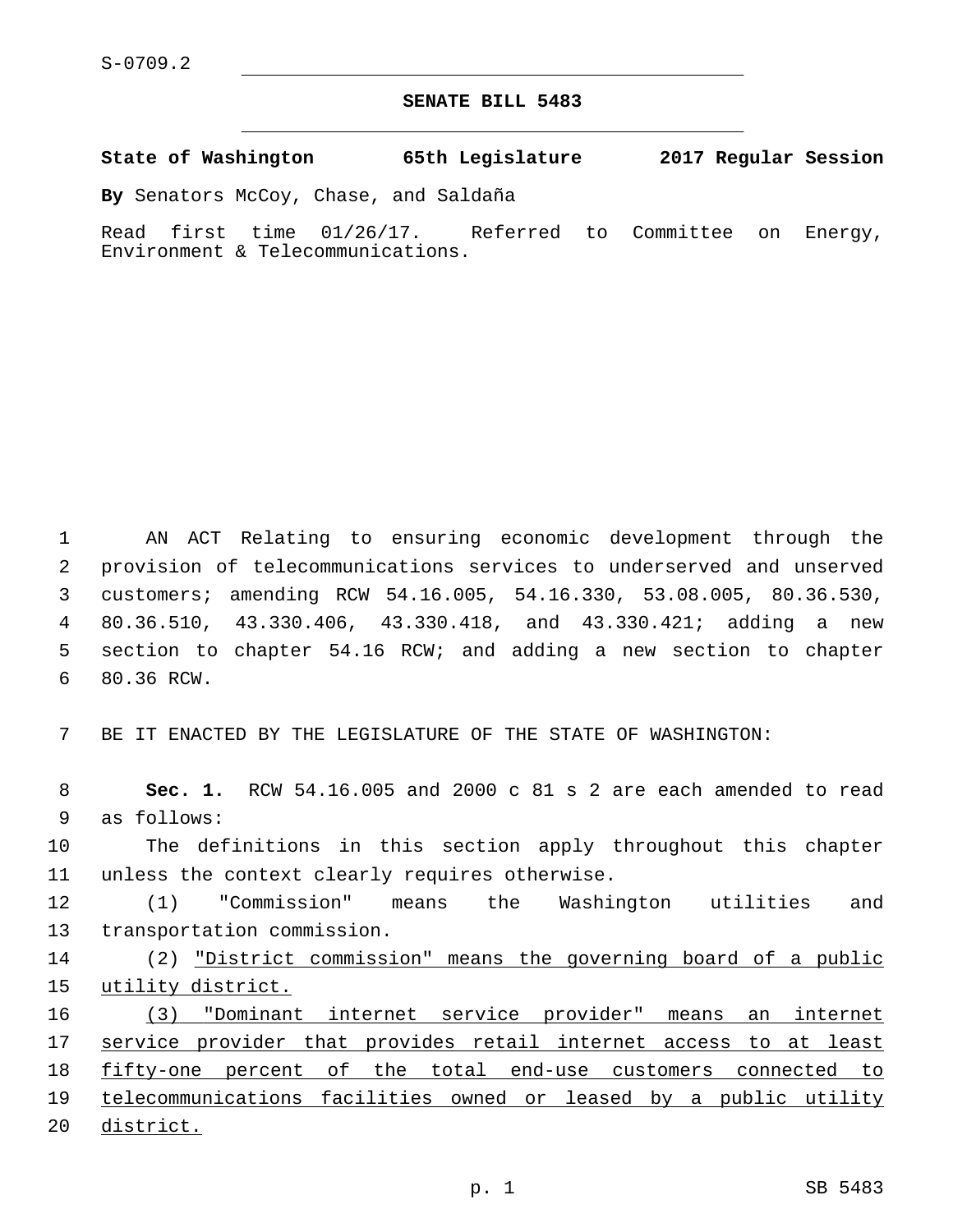(4) "Retail telecommunications services" means the sale, lease, license, or indivisible right of use of telecommunications or telecommunications facilities directly to end users.

 (5) "Telecommunications" has the same meaning as that contained 5 in RCW 80.04.010.

 $((+3+))$   $(6)$  "Telecommunications facilities" means lines, conduits, ducts, poles, wires, cables, crossarms, receivers, transmitters, instruments, machines, appliances, instrumentalities and all devices, real estate, easements, apparatus, property, and routes used, operated, owned, or controlled by any entity to facilitate the provision of telecommunications services.

 $((4+))$  (7) "Wholesale telecommunications services" means the provision of telecommunications or telecommunications facilities for resale by an entity authorized to provide telecommunications services to the general public and internet service providers.

 **Sec. 2.** RCW 54.16.330 and 2004 c 158 s 1 are each amended to 17 read as follows:

 (1) A public utility district in existence on June 8, 2000, may construct, purchase, acquire, develop, finance, lease, license, handle, provide, add to, contract for, interconnect, alter, improve, repair, operate, and maintain any telecommunications facilities 22 within or ((without)) outside of the district's limits for any or all 23 of the following purposes:

24 (a) For the district's internal telecommunications needs; ((and))

 (b) For the provision of wholesale telecommunications services within the district and by contract with another public utility 27 district( $(-$ 

 Nothing in this subsection shall be construed to authorize public utility districts to provide telecommunications services to end users));

## (c) For the provision of retail telecommunications services and telecommunications facilities within the district; or

 (d) For the provision of retail telecommunications services or telecommunications facilities outside of the district by contract with another public utility district or any other political subdivision of the state authorized to provide retail 37 telecommunications services in the state.

 (2) A public utility district providing wholesale or retail telecommunications services shall ensure that rates, terms, and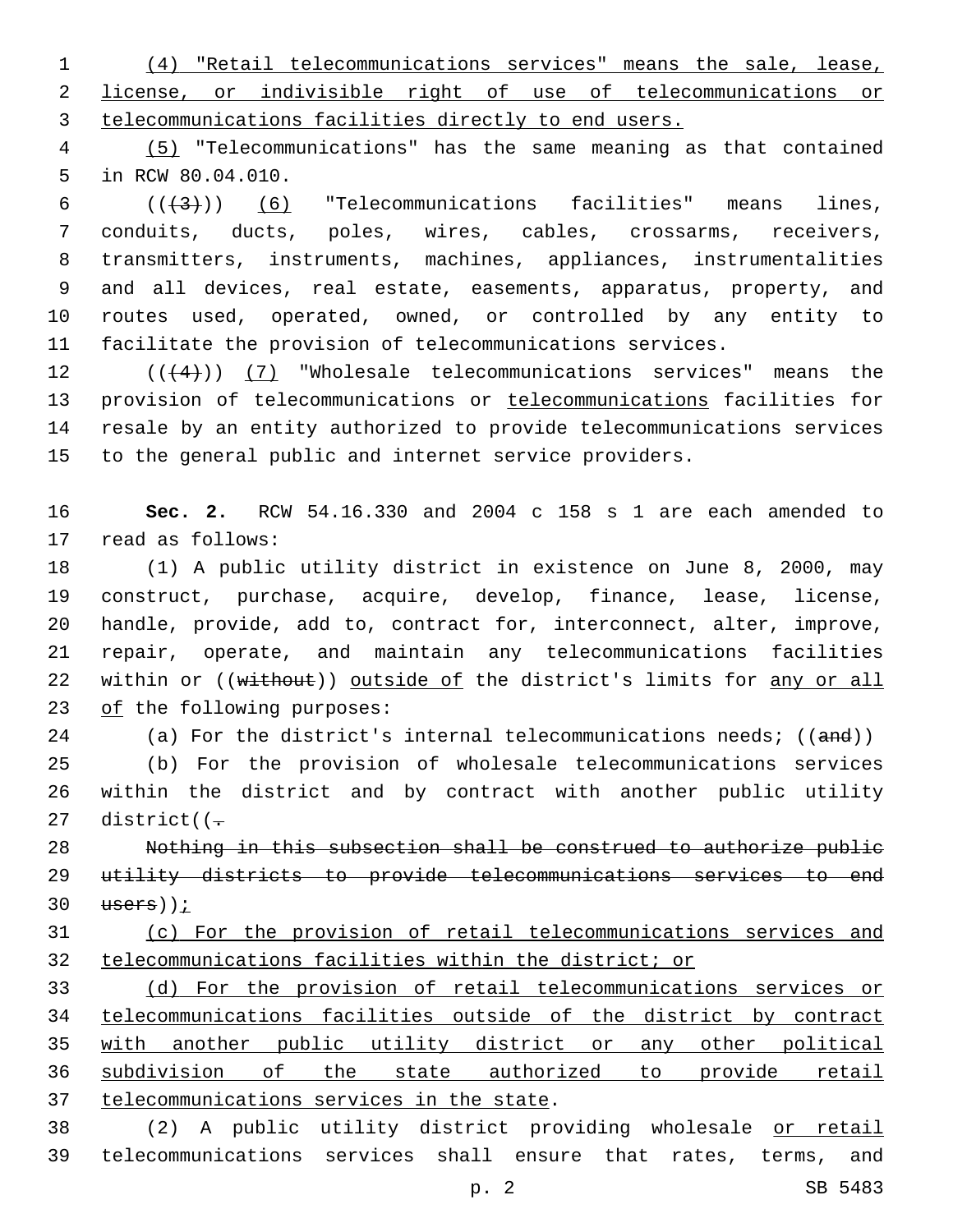conditions for such services are not unduly or unreasonably discriminatory or preferential. Rates, terms, and conditions are discriminatory or preferential when a public utility district 4 offering rates, terms, and conditions to an entity for wholesale or retail telecommunications services does not offer substantially similar rates, terms, and conditions to all other entities seeking 7 substantially similar services.

 (3) A public utility district providing wholesale or retail telecommunications services shall not be required to but may establish a separate utility system or function for such purpose. In either case, a public utility district providing wholesale or retail telecommunications services shall separately account for any revenues and expenditures for those services according to standards established by the state auditor pursuant to its authority in chapter 43.09 RCW and consistent with the provisions of this title. Any revenues received from the provision of wholesale or retail telecommunications services must be dedicated to costs incurred to build and maintain any telecommunications facilities constructed, installed, or acquired to provide such services, including payments on debt issued to finance such services, until such time as any bonds or other financing instruments executed after June 8, 2000, and used to finance such telecommunications facilities are discharged or 23 retired.

24 (4) When a public utility district provides wholesale or retail telecommunications services, all telecommunications services rendered to the district for the district's internal telecommunications needs shall be allocated or charged at its true and full value. A public utility district may not charge its nontelecommunications operations rates that are preferential or discriminatory compared to those it charges entities purchasing wholesale or retail telecommunications 31 services.

 (5) If a person or entity receiving retail telecommunications services from a public utility district under this chapter has a 34 complaint regarding the reasonableness of the rates, terms, conditions, or service provided, the person or entity may file a complaint with the district commission.

 (6) A public utility district shall not exercise powers of eminent domain to acquire telecommunications facilities or contractual rights held by any other person or entity to 40 telecommunications facilities.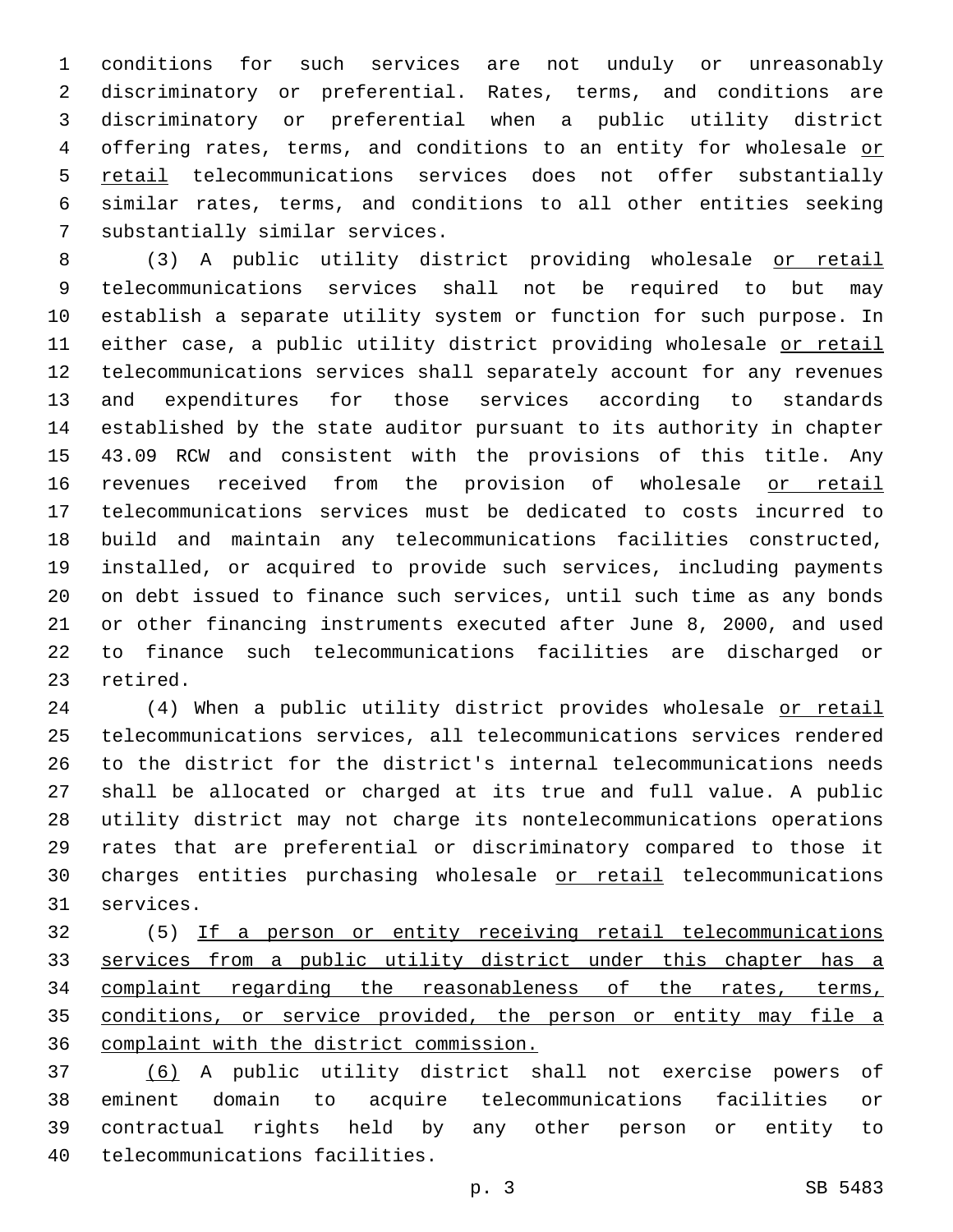1 (((6)) (7) Except as otherwise specifically provided, a public utility district may exercise any of the powers granted to it under this title and other applicable laws in carrying out the powers authorized under this section. Nothing in chapter 81, Laws of 2000 limits any existing authority of a public utility district under this 6 title.

 (8) If a dominant internet service provider, using telecommunications facilities of a public utility district that provides wholesale telecommunications services but does not provide 10 retail telecommunications services, ceases to provide access to the 11 internet to its end-use customers, the public utility district may provide access to the internet to the end-use customers of the dominant internet service provider in order for end-use customers to maintain access to the internet until a replacement internet service provider is, or providers are, in operation. Within thirty days of a dominant internet service provider ceasing to provide access to the 17 internet, the public utility district must initiate a process to find a replacement internet service provider or providers to resume providing access to the internet using telecommunication facilities 20 of a public utility district. Until a replacement internet service 21 provider is, or providers are, in operation, the district commission may establish a rate for providing access to the internet and charge customers to cover expenses necessary to provide access to the internet.

 NEW SECTION. **Sec. 3.** A new section is added to chapter 54.16 26 RCW to read as follows:

 (1) A public utility district may provide any retail telecommunications service or services in either of the following 29 ways:

 (a) By a majority vote of the district commission on a 31 resolution; or

 (b) On petition to the district commission signed by registered voters equal to no less than ten percent of the qualified electors of the county based on the total vote cast in the last general county election held in an even-numbered year, the district commission must conduct a hearing to consider whether the district must undertake the provision of broadband services to end users and customers. If the district commission determines that the district will undertake the provision of broadband services to end users and customers, then the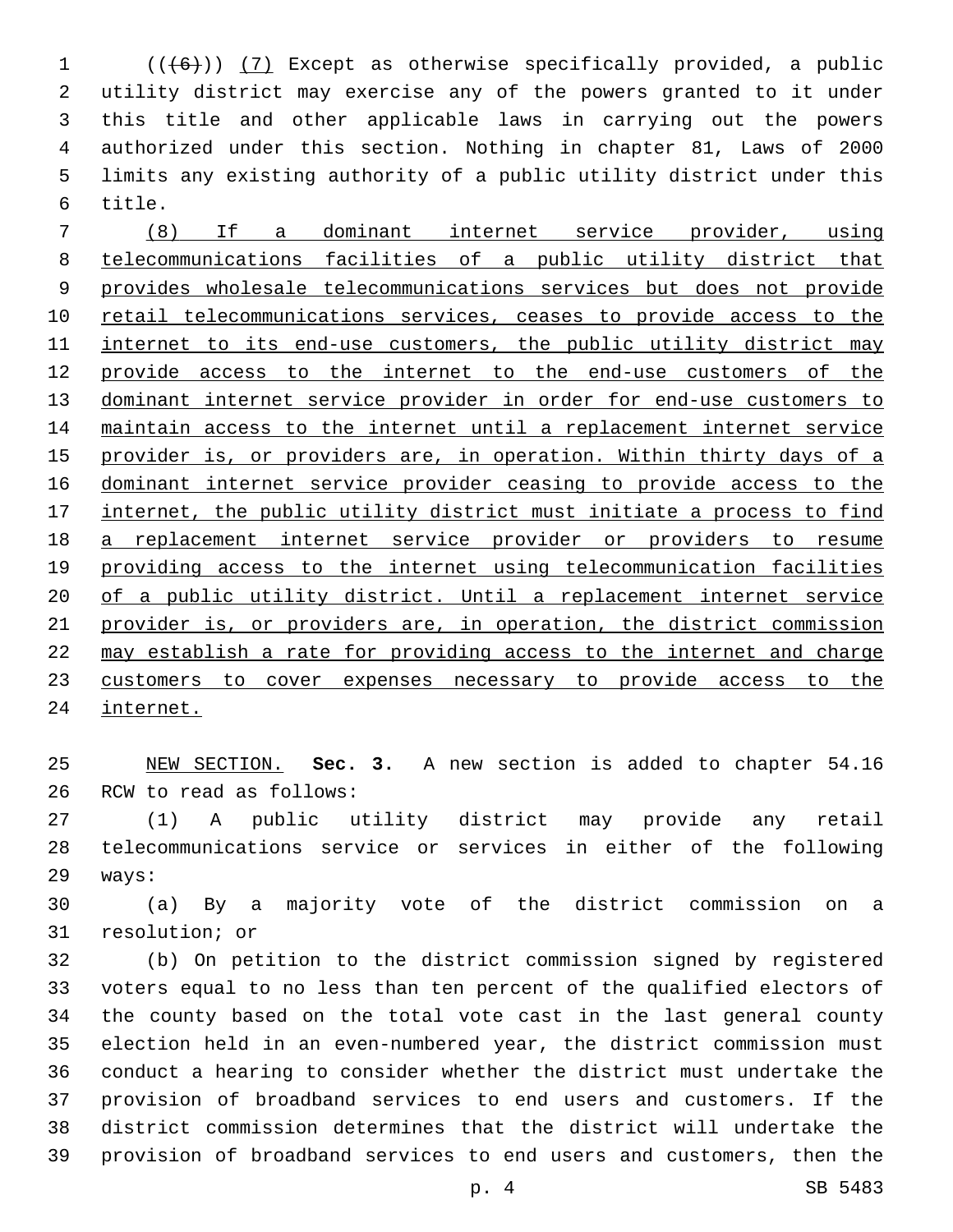provision of broadband services must be approved by a majority vote 2 of the district commission on a resolution.

 (2) Prior to constructing, purchasing, acquiring, developing, financing, leasing, licensing, handling, providing, adding to, contracting for, interconnecting, altering, improving, repairing, operating, or maintaining telecommunications facilities for the provision of retail telecommunications services, a public utility district must develop a written implementation plan describing how the district intends to provide retail telecommunications services 10 under RCW 54.16.330.

 **Sec. 4.** RCW 53.08.005 and 2000 c 81 s 6 are each amended to read 12 as follows:

 The definitions in this section apply throughout this chapter 14 unless the context clearly requires otherwise.

 (1) "Commission" means the Washington utilities and 16 transportation commission.

 (2) "Rural port district" means a port district formed under 18 chapter 53.04 RCW and located in a county with ((an average)) a total 19 population ((density of fewer than one hundred persons per square 20  $mile)$ ) of less than six hundred thousand.

 (3) "Telecommunications" has the same meaning as contained in RCW 22 80.04.010.

 (4) "Telecommunications facilities" means lines, conduits, ducts, poles, wires, cables, crossarms, receivers, transmitters, instruments, machines, appliances, instrumentalities and all devices, real estate, easements, apparatus, property, and routes used, operated, owned, or controlled by any entity to facilitate the 28 provision of telecommunications services.

 (5) "Wholesale telecommunications services" means the provision of telecommunications services or facilities for resale by an entity authorized to provide telecommunications services to the general 32 public and internet service providers.

 **Sec. 5.** RCW 80.36.530 and 1990 c 247 s 4 are each amended to 34 read as follows:

 In addition to the penalties provided in this title, a violation of RCW 80.36.510, 80.36.520, ((or)) 80.36.524, or section 7 of this 37 act constitutes an unfair or deceptive act in trade or commerce in violation of chapter 19.86 RCW, the consumer protection act. Acts in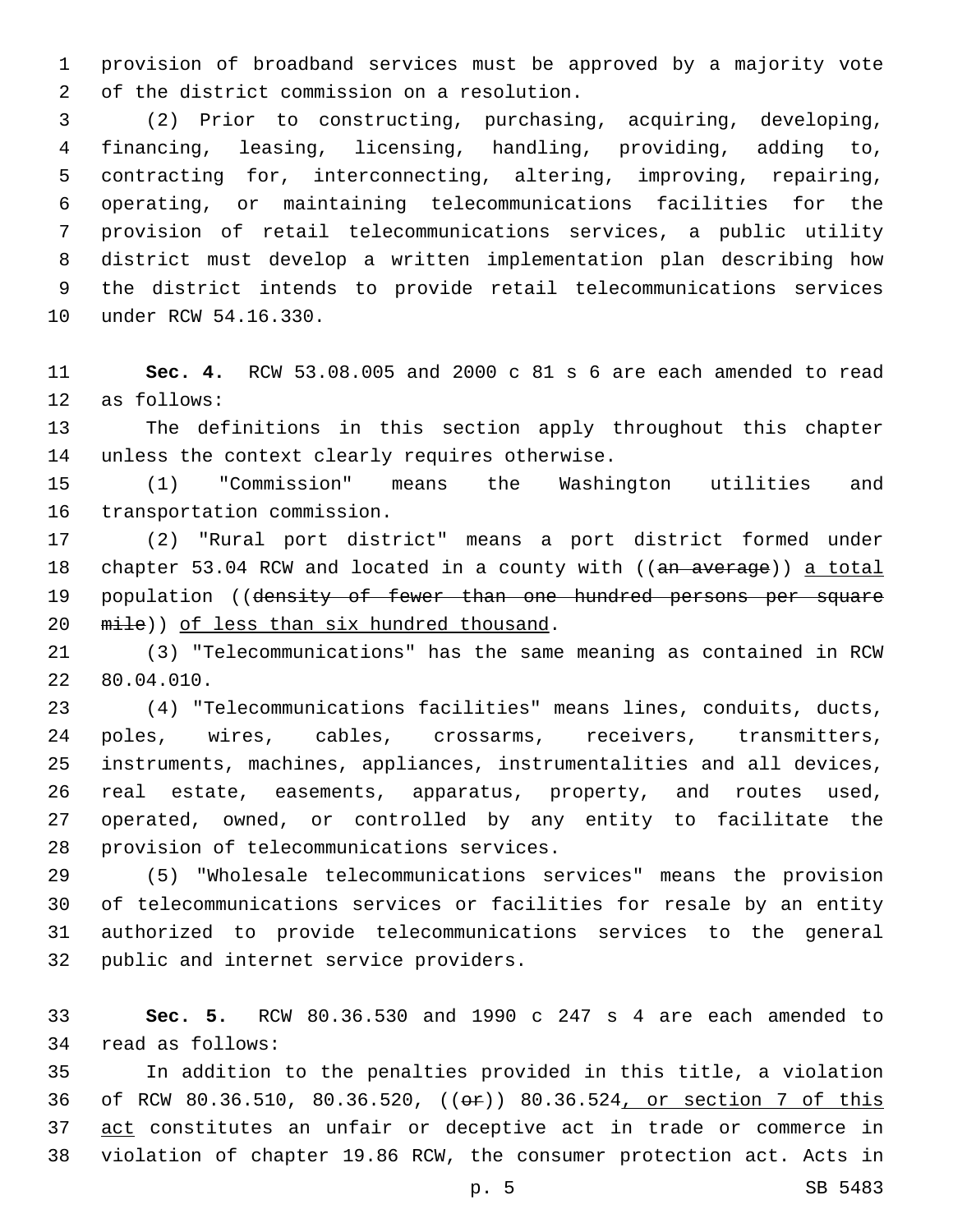violation of RCW 80.36.510, 80.36.520, ((or)) 80.36.524, or section 7 2 of this act are not reasonable in relation to the development and preservation of business, and constitute matters vitally affecting the public interest for the purpose of applying the consumer protection act, chapter 19.86 RCW. It shall be presumed that damages to the consumer are equal to the cost of the service provided plus two hundred dollars. Additional damages must be proved.

 **Sec. 6.** RCW 80.36.510 and 1988 c 91 s 1 are each amended to read 9 as follows:

 The legislature finds that a growing number of companies provide, in a nonresidential setting, telecommunications services necessary to long distance service without disclosing the services provided or the 13 rate, charge, or fee. Additionally, the legislature finds that residential consumers of telecommunications services are not being provided information regarding telecommunications service speed limitations, availability, or limitations of service within the local area, data usage, and charges or fees above the customer's contracted 18 service. The legislature further finds that provision of these services without disclosure to consumers is a deceptive trade 20 practice.

 NEW SECTION. **Sec. 7.** A new section is added to chapter 80.36 22 RCW to read as follows:

 (1) The utilities and transportation commission must by rule require, at a minimum, any telecommunications services company providing access to the internet to clearly disclose in writing on 26 the consumer billing statement:

(a) Average internet speeds available to the consumer;

 (b) Availability of telecommunications services, including when the availability of telecommunications services within the local area is ten percent or less, near exhaustion, or no longer accessible or 31 available within the local area; and

 (c) Data usage, when the telecommunications company imposes an additional charge to the consumer for data usage. The data used by the consumer must be graphically represented on each billing 35 statement.

 (2) The utilities and transportation commission must provide a biennial report beginning December 1, 2018, to the appropriate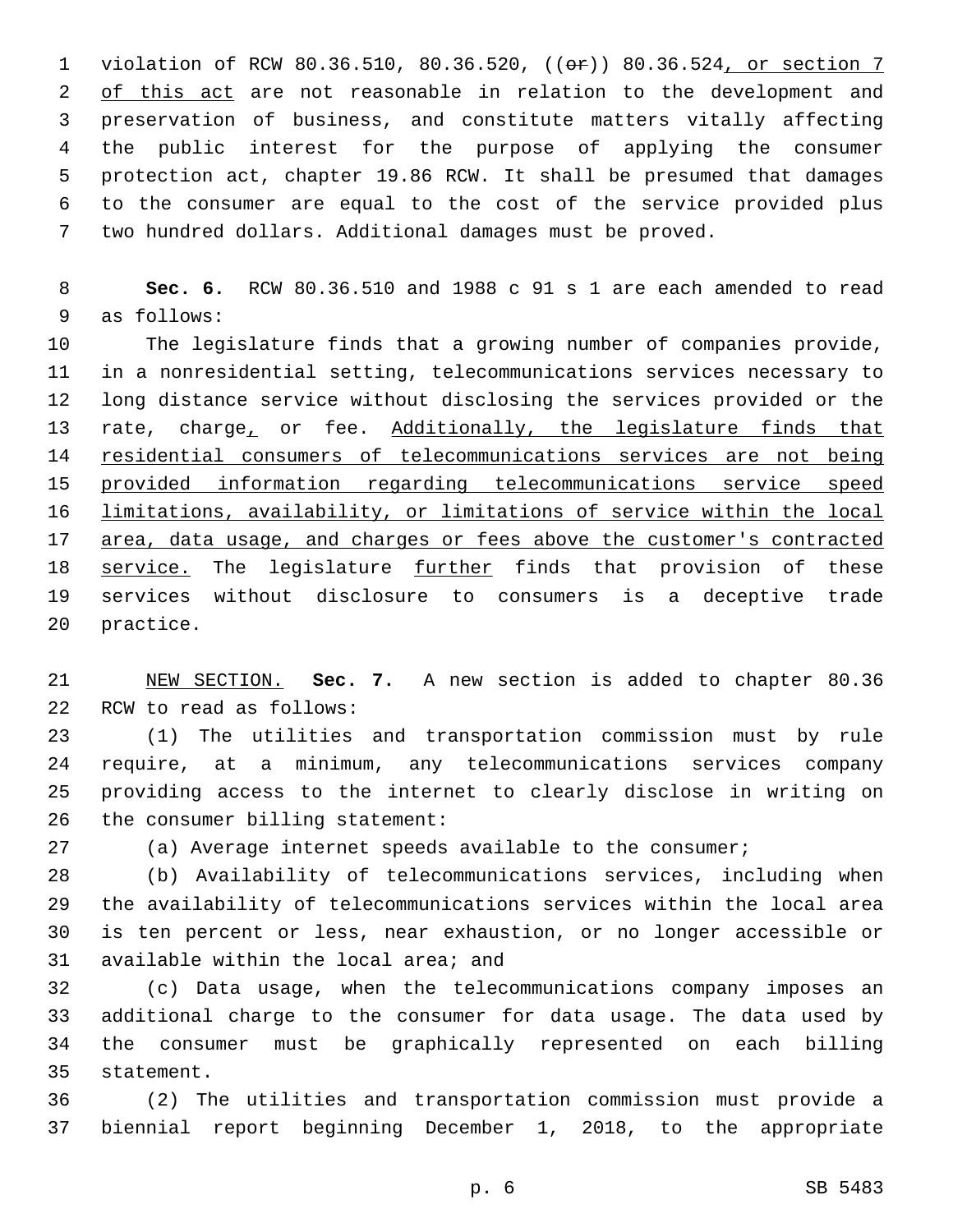committees of the legislature regarding services provided, speeds 2 delivered, data usage, and charges or fees.

 **Sec. 8.** RCW 43.330.406 and 2011 1st sp.s. c 43 s 605 are each 4 amended to read as follows:

5 (1) The department is authorized( $\left($ , through a competitive bidding  $peroess$ ,)) to procure, as authorized under chapter 39.26 RCW, on behalf of the state a geographic information system map detailing high-speed internet infrastructure, service availability, and adoption. This geographic information system map may include adoption information, availability information, type of high-speed internet deployment technology, and available speed tiers for high-speed 12 internet based on any publicly available or licensed data.

(2) The department may procure this map either by:

 (a) Contracting for and purchasing a completed map or updates to 15 a map from a third party; or

16 (b) Working directly with ((the federal communications commission)) public sector entities, including state agencies, or 18 other states, federal, local, or tribal governments to accept 19 publicly available or licensed data.

 (3) The department shall establish an accountability and oversight structure to ensure that there is transparency in the bidding and contracting process and full financial and technical accountability for any information or actions taken by a third-party 24 contractor creating this map.

 (4) In contracting for purchase of the map or updates to a map in 26 subsection  $(2)(a)$  of this section, the department ((may take no action, nor impose any condition on the third party, that causes any)) must take reasonable measure to ensure that no record submitted by a public or private broadband service provider to the third party 30 (( $\pm$ e)) will meet the standard of a public record as defined in RCW 42.56.010. This prohibition does not apply to any records delivered to the department by the third party as a component of the map. For the purpose of RCW 42.56.010(3), the purchase by the department of a completed map or updates to a map may not be deemed use or ownership by the department of the underlying information used by the third 36 party to complete the map.

 (5) Data or information that is publicly available as of July 1, 2009, will not cease to be publicly available due to any provision of 39 ((chapter 509, Laws of 2009)) this section.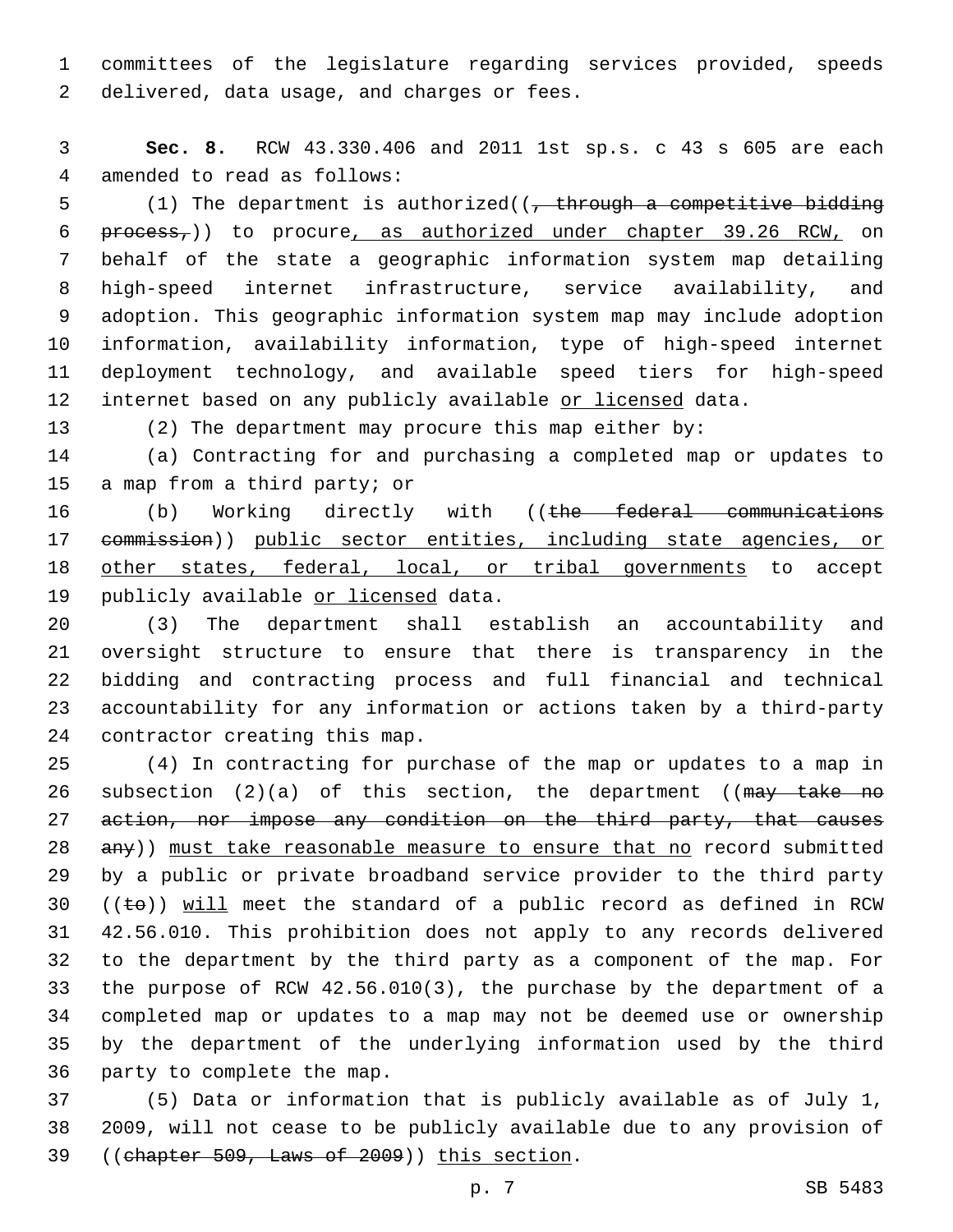**Sec. 9.** RCW 43.330.418 and 2011 1st sp.s. c 43 s 609 are each 2 amended to read as follows:

 (1) ((The governor may take all appropriate steps to seek federal funding in order to maximize investment in broadband deployment and adoption in the state of Washington. Such steps may include the designation of a broadband deployment and adoption coordinator; review and prioritization of grant applications by public and private entities as directed by the national telecommunications and information administration, the rural utility services, and the federal communications commission; disbursement of block grant funding; and direction to state agencies to provide staffing as 12 necessary to carry out this section. The authority for overseeing broadband adoption and deployment efforts on behalf of the state is vested in the department)) (a) The broadband office is created within the department and is responsible for matters regarding the adoption 16 and deployment of broadband throughout the state, including coordinating activities required under subsection (2) of this section.

 (b) The director of the broadband office is a member of the broadband advisory group and must be approved by the broadband advisory group, as required under RCW 43.330.421.

 (c) By December 1, 2020, the broadband office must submit a 23 report to the appropriate committees of the legislature. The report must be coordinated with the requirements of RCW 43.105.369(7) and must also include, at a minimum: A progress report on the deployment 26 of broadband in underserved and unserved areas of the state; and activities conducted under RCW 43.330.412 and 43.330.415.

 (2) The department may apply for federal funds and other grants 29 or donations, ((may)) must deposit such funds in the Washington community technology opportunity account created in RCW 43.330.415, may oversee implementation of federally funded or mandated broadband 32 programs for the state, and may adopt rules as necessary to administer the programs. These programs may include but are not 34 limited to the following:

 (a) Engaging in periodic statewide surveys of residents, businesses, and nonprofit organizations concerning their use and adoption of high-speed internet, computer, and related information technology for the purpose of identifying barriers to adoption;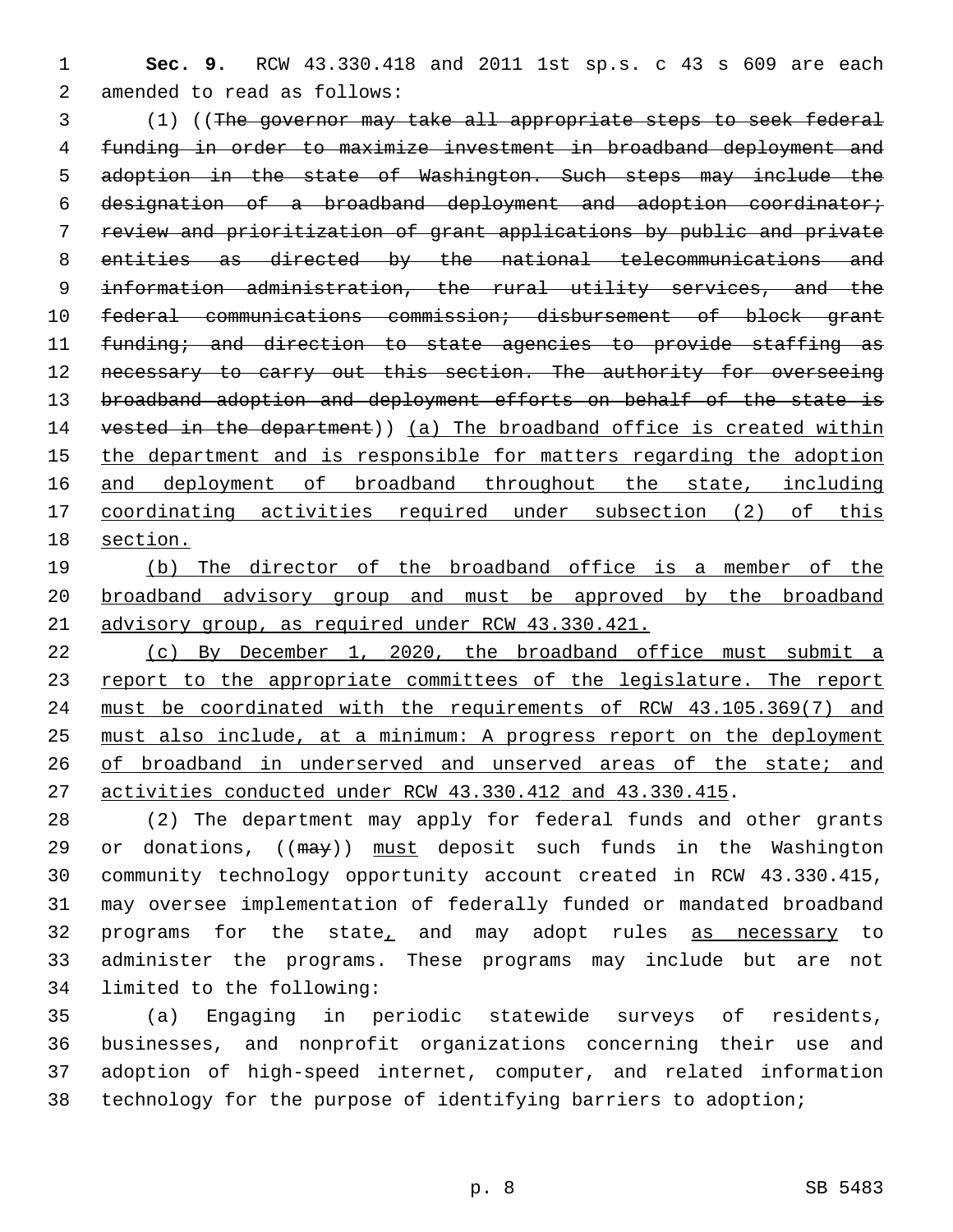(b) Working with communities to identify barriers to the adoption of broadband service and related information technology services by 3 individuals, nonprofit organizations, and businesses;

 (c) Identifying broadband demand opportunities in communities by working cooperatively with local organizations, government agencies, and businesses;6

 (d) Creating, implementing, and administering programs to improve computer ownership, technology literacy, digital media literacy, and high-speed internet access for populations not currently served or underserved in the state. This may include programs to provide low- income families, community-based nonprofit organizations, nonprofit entities, and public entities that work in partnership with nonprofit entities to provide increased access to computers and broadband, with 14 reduced cost internet access;

 (e) Administering the community technology opportunity program 16 under RCW 43.330.412 and 43.330.415;

 (f) Creating additional programs to spur the development of high- speed internet resources in underserved and unserved areas of the 19 state;

 (g) Establishing technology literacy and digital inclusion programs and establishing low-cost hardware, software, and internet purchasing programs that may include allowing participation by community technology programs in state purchasing programs; and

 (h) Developing technology loan programs targeting small businesses or businesses located in unserved and underserved areas.

 **Sec. 10.** RCW 43.330.421 and 2011 1st sp.s. c 43 s 610 are each 27 amended to read as follows:

28 ((Subject to the availability of federal or state funding,)) (1) 29 The department ((may)) must convene an advisory group on ((digital inclusion and technology planning)) broadband deployment and adoption 31 to focus on underserved and unserved areas of the state. The advisory 32 group ((may)) must include, but is not limited to, volunteer representatives from community technology organizations, telecommunications providers, higher education institutions, K-12 education institutions, public health institutions, public housing entities, and local government and other governmental entities that 37 are engaged in community technology activities.

 (2) The advisory group created in subsection (1) of this section must:

p. 9 SB 5483